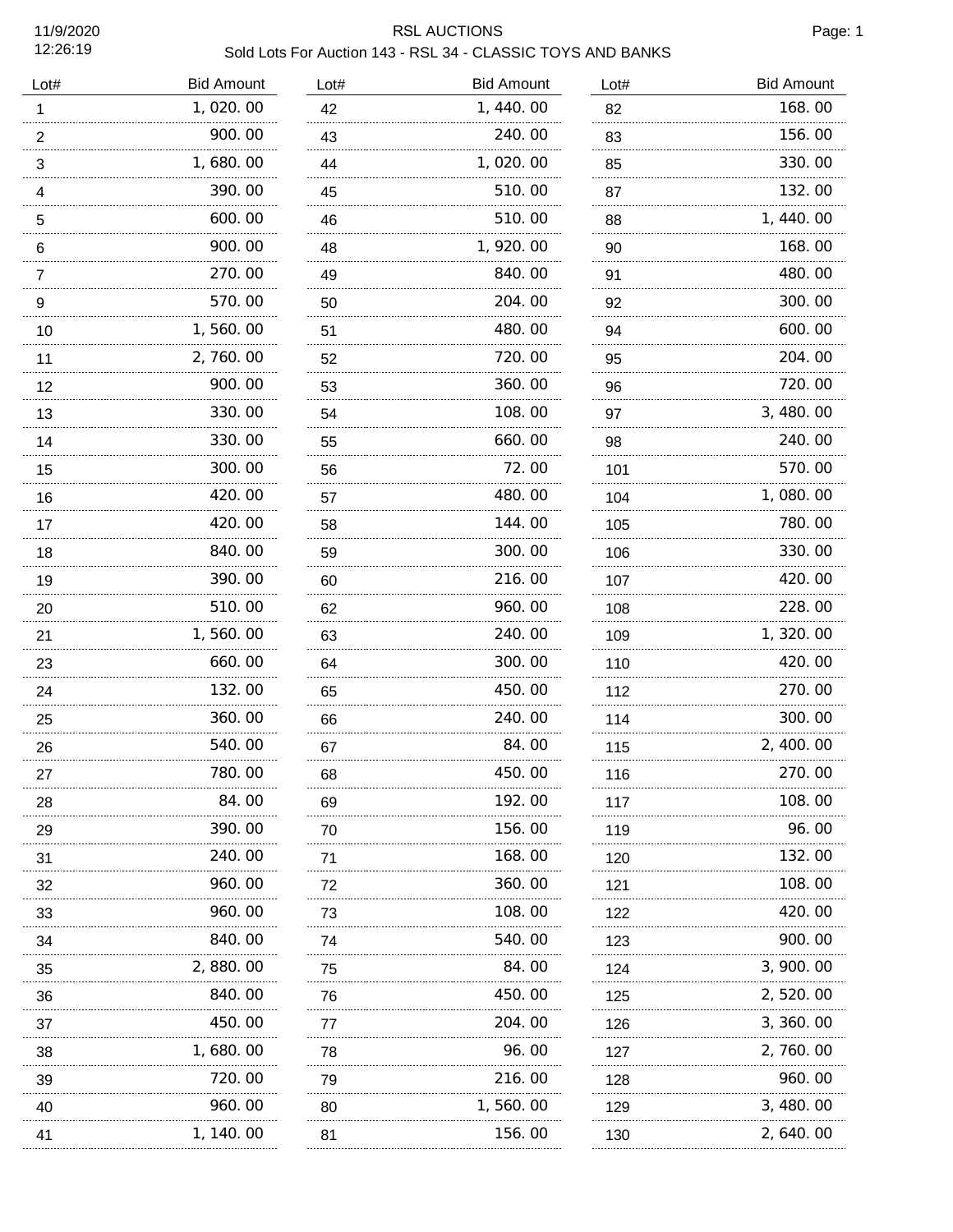11/9/2020 12:26:19

## RSL AUCTIONS Page: 2 Sold Lots For Auction 143 - RSL 34 - CLASSIC TOYS AND BANKS

| Lot# | <b>Bid Amount</b> | Lot# | <b>Bid Amount</b> | Lot# | <b>Bid Amount</b> |
|------|-------------------|------|-------------------|------|-------------------|
| 131  | 2,760.00          | 174  | 840.00            | 215  | 168.00            |
| 132  | 1,920.00          | 175  | 2,520.00          | 216  | 132.00            |
| 133  | 3,600.00          | 176  | 1, 200.00         | 217  | 72.00             |
| 136  | 600.00            | 177  | 1,680.00          | 218  | 168.00            |
| 137  | 600.00            | 178  | 1,920.00          | 219  | 180.00            |
| 138  | 1,560.00          | 180  | 12,000.00         | 220  | 60.00             |
| 139  | 900.00            | 181  | 144.00            | 221  | 108.00            |
| 140  | 2,520.00          | 182  | 300.00            | 222  | 168.00            |
| 141  | 2,520.00          | 183  | 168.00            | 223  | 54.00             |
| 144  | 4,800.00          | 184  | 840.00            | 224  | 132.00            |
| 145  | 8,400.00          | 185  | 1,080.00          | 225  | 192.00            |
| 146  | 6,600.00          | 186  | 270.00            | 227  | 144.00            |
| 147  | 4,800.00          | 187  | 360.00            | 228  | 192.00            |
| 148  | 4,800.00          | 188  | 330.00            | 229  | 216.00            |
| 149  | 1, 440.00         | 189  | 660.00            | 230  | 216.00            |
| 150  | 2, 760.00         | 190  | 216.00            | 231  | 240.00            |
| 151  | 540.00            | 191  | 420.00            | 233  | 120.00            |
| 152  | 1,560.00          | 192  | 300.00            | 234  | 42.00             |
| 153  | 1,680.00          | 193  | 390.00            | 235  | 72.00             |
| 154  | 3, 900. 00        | 195  | 570.00            | 236  | 144.00            |
| 156  | 1, 440.00         | 196  | 1, 920.00         | 237  | 240.00            |
| 157  | 2,640.00          | 197  | 1,020.00          | 238  | 192.00            |
| 158  | 270.00            | 198  | 270.00            | 239  | 270.00            |
| 159  | 420.00            | 199  | 108.00            | 240  | 84.00             |
| 160  | 240.00            | 200  | 96.00             | 241  | 132.00            |
| 161  | 660.00            | 201  | 132.00            | 242  | 180.00            |
| 162  | 1, 020. 00        | 202  | 660.00            | 243  | 108.00            |
| 163  | 360.00            | 203  | 1, 920.00         | 244  | 420.00            |
| 164  | 960.00            | 204  | 1, 920. 00        | 245  | 120.00            |
| 165  | 1,080.00          | 205  | 3, 720, 00        | 246  | 108.00            |
| 166  | 1, 080. 00        | 206  | 1, 440. 00        | 247  | 60.00             |
| 167  | 1, 140. 00        | 207  | 204.00            | 248  | 660.00            |
| 168  | 960.00            | 208  | 216.00            | 249  | 48.00             |
| 169  | 780.00            | 209  | 216.00            | 250  | 270.00            |
| 170  | 1, 080. 00        | 211  | 132.00            | 251  | 420.00            |
| 171  | 1,080.00          | 212  | 330.00            | 252  | 60.00             |
| 172  | 360.00            | 213  | 108.00            | 253  | 390.00            |
| 173  | 360.00            | 214  | 192.00            | 254  | 120.00            |
|      |                   |      |                   |      |                   |